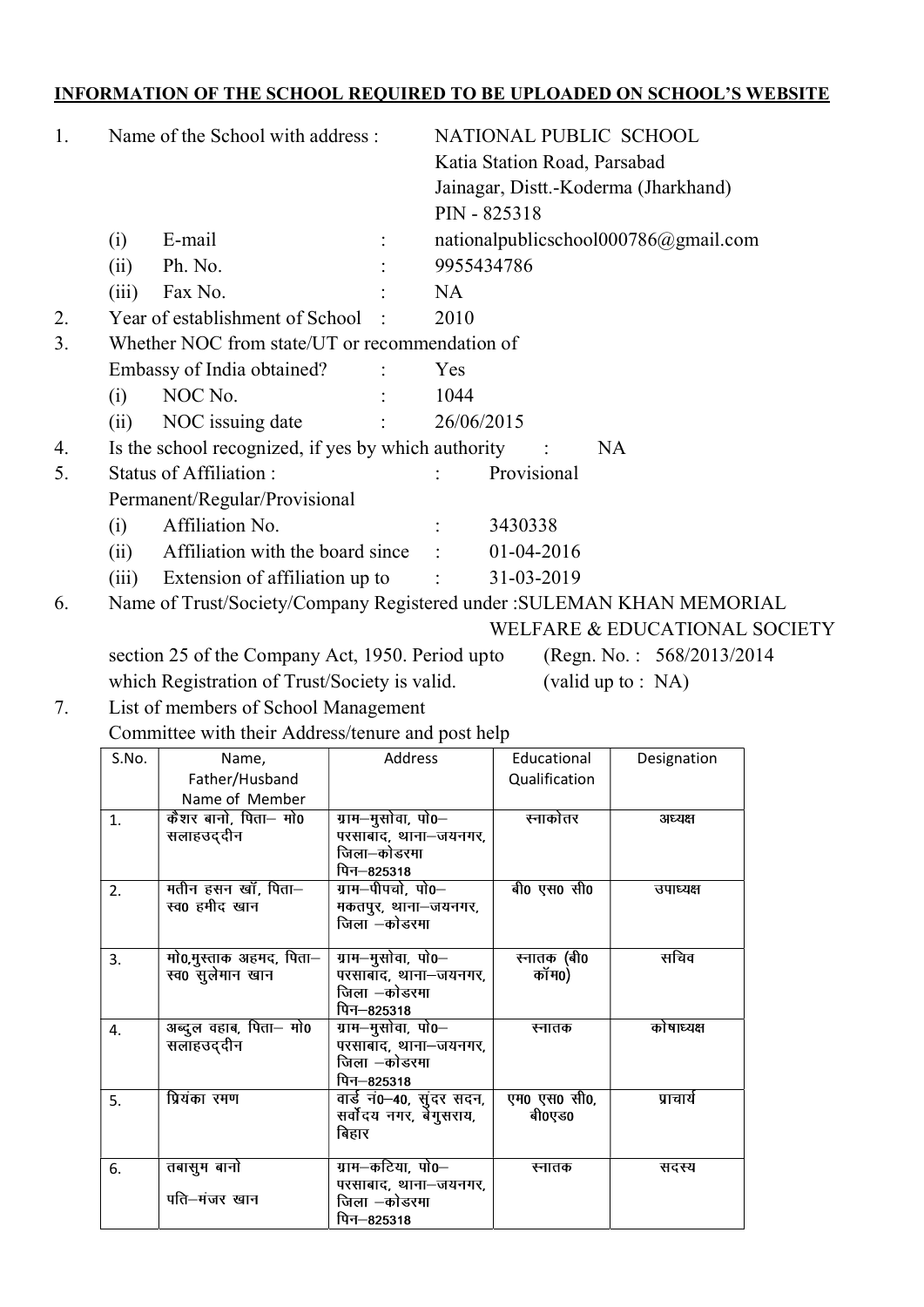| 7.  | महेश पाण्डेय, पिता-स्व0<br>बदरी पाण्डेय         | ग्राम–घुरमुण्डा, पो0–<br>परसाबाद, थाना-जयनगर,<br>जिला –कोडरमा<br>पिन–825318 | स्नातक        | सदस्य          |  |  |  |
|-----|-------------------------------------------------|-----------------------------------------------------------------------------|---------------|----------------|--|--|--|
| 8.  | शब्बीर अहमद,                                    | ग्राम—मुसोवा, पो0—<br>परसाबाद, थाना-जयनगर,<br>जिला –कोडरमा<br>पिन—825318    | स्नातक        | सदस्य          |  |  |  |
| 9.  | उमा देवी                                        | ग्राम-परसाबाद, पो0-<br>परसाबाद, थाना-जयनगर,<br>जिला –कोडरमा                 | मैट्रीक       | अभिभावक        |  |  |  |
| 10. | दाउद अली                                        | ग्राम—मसकेडीह, पो0—<br>मसकेडीह.<br>थाना–बरकट्ठा,<br>जिला–हजारीबाग           | स्नातक        | अभिभावक        |  |  |  |
| 11. | किशोर किसलय                                     | ग्राम–गणेशपुर, पो0–<br>लोरन, थाना-मयुरहड,<br>जिला –चतरा<br>पिन–825408       | बी0ए0, बी0एड  | शिक्षक         |  |  |  |
| 12. | प्रिती कुमारी                                   | वार्ड न0-40, सुंदर सदन,<br>सर्वोदय नगर, बेंगुसराय,<br>बिहार                 | बी0ए0, बी0एड  | शिक्षिका       |  |  |  |
| 13. | मौशम कुमारी<br>पति-कुणाल कुमार पांडेय           | ग्राम-बादे, पो0- धरमपुर,<br>थाना-मोरबा ताजपुर,<br>जिला-समस्तिपूर            | बी0ए0, बी0एड  | बाहरी शिक्षिका |  |  |  |
| 14. | संगीता कुमारी<br>पति-विनोद कुमार यादव           | ग्राम–अम्बाडीह, पो0–<br>परसाबाद, थाना-जयनगर,<br>जिला –कोडरमा                | स्नातक, बी0एड | बाहरी शिक्षिका |  |  |  |
| 15. | To be appointed by C.B.S.E. recommended by SMC. |                                                                             |               |                |  |  |  |
| 16. | To be appointed by C.B.S.E. recommended by SMC. |                                                                             |               |                |  |  |  |

8. Name of the official address of the Manager/President/

|    |       |         | Chairman/Correspondent         |                | Director (Md. Mustaque Ahmad)              |
|----|-------|---------|--------------------------------|----------------|--------------------------------------------|
|    | (i)   | E-mail  |                                | $\ddot{\cdot}$ | national publics chool $000786$ @gmail.com |
|    | (ii)  | Ph. No. |                                | $\bullet$      | 9431790490, 8294975922                     |
|    | (iii) | Fax No. |                                | $\bullet$      | <b>NA</b>                                  |
| 9. |       |         | Area of School Campus          |                |                                            |
|    | (i)   | In Area |                                | $\ddot{\cdot}$ | 3.27 Acres                                 |
|    | (ii)  |         | In Sq, mtrs.                   | $\ddot{\cdot}$ | 8354.176 sq. mtrs.                         |
|    | (iii) |         | Built up area (sq.mtrs)        |                | 2894 sq.mtrs.                              |
|    | (iv)  |         | Area of playground in Sq. mtrs | $\ddot{\cdot}$ | 7877 sq. mtrs.                             |
|    | (v)   |         | Other facilities :             |                |                                            |
|    |       | (a)     | Swimming Pool                  |                | N <sub>O</sub>                             |
|    |       | (b)     | Indoor games                   | $\ddot{\cdot}$ | Yes                                        |
|    |       | (c)     | Dance Room                     | $\ddot{\cdot}$ | Yes(1)                                     |
|    |       | (d)     | Gymnasium                      | $\ddot{\cdot}$ | N <sub>o</sub>                             |
|    |       | (e)     | Music Rooms                    |                | Yes                                        |
|    |       | (f)     | Hostels                        |                |                                            |
|    |       | (g)     | Health and Medical check up    |                | Yes                                        |
|    |       |         |                                |                |                                            |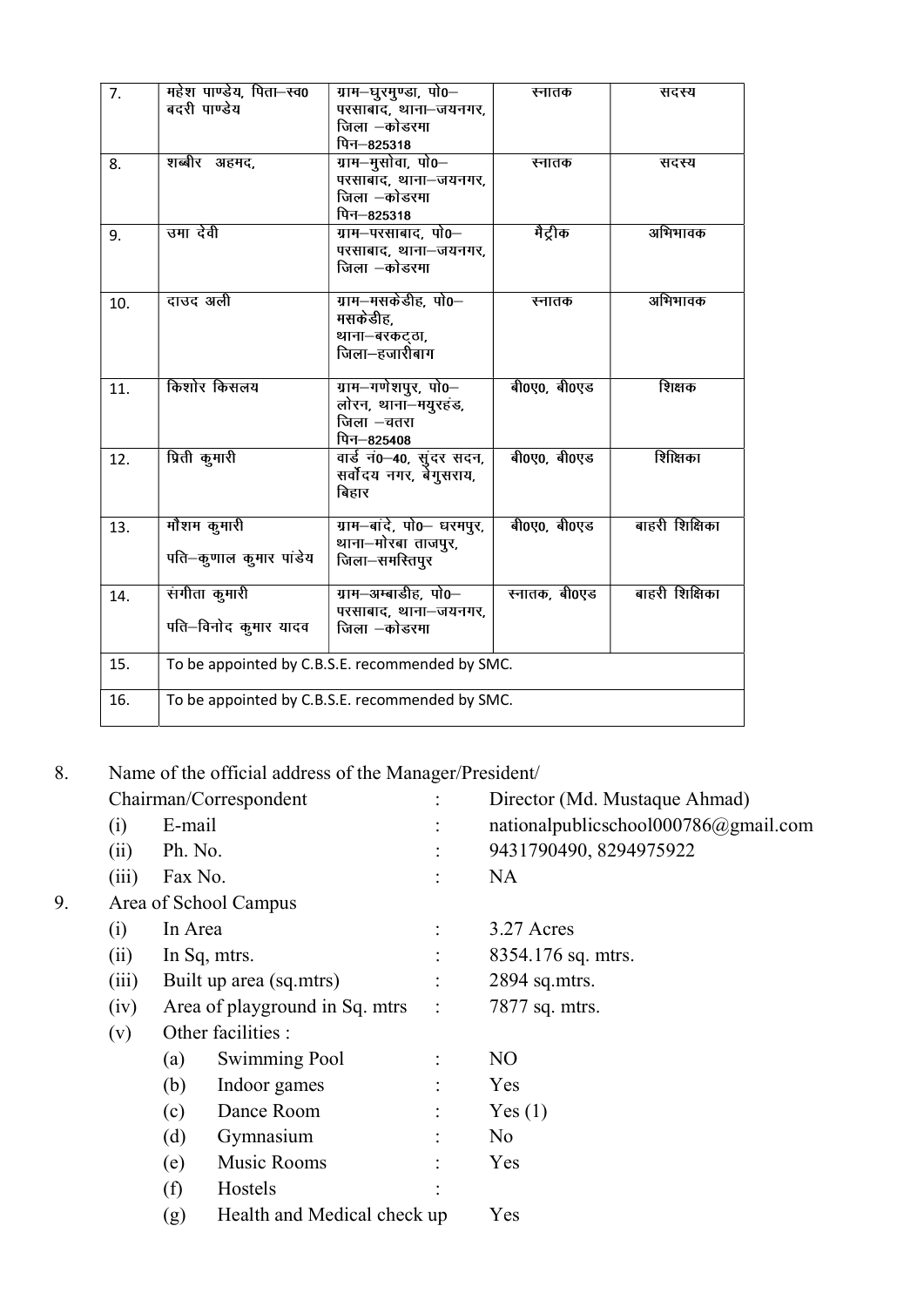| 10. |                   | Details of fee structure      |                             |
|-----|-------------------|-------------------------------|-----------------------------|
|     | $\left( i\right)$ | Pre-Nursery                   | <b>NA</b>                   |
|     | (ii)              | Nursery & K.G.                | <b>NA</b>                   |
|     | (iii)             | I to VI                       | Cl.-I, II & III= Rs.550/- & |
|     | (iv)              | IV                            | Rs. 600/                    |
|     | (v)               | V & VI                        | $Rs. 650/-$                 |
|     | (iv)              | VII to X                      | $Rs. 750/-$                 |
| 11. |                   | Transport facility            |                             |
|     | $\left( i\right)$ | Own Buses                     | 03                          |
|     | (ii)              | Buses hired on contract basis | 05                          |
|     | (iii)             | Details of transport charges  | Rs. 300 to 500              |

13. Details of salary being paid by the school to teaching staff/non-teaching staff (to be updated time to time)

| Design.          | <b>Scale of Pay.</b> | <b>Grade Pay</b> | % <sub>DA</sub> | <b>HRA</b>   | <b>EPF Contribution</b> |
|------------------|----------------------|------------------|-----------------|--------------|-------------------------|
| <b>PRINCIPAL</b> | 9300-34000           | 7600             | 60%             | 20% of Basic | 12\% onBasic(10000)     |
| <b>TGT</b>       | 9300-34000           | 4600             | 60%             | 20% of Basic | 12% on Basic $(10000)$  |
| PRT              | 9300-34000           | 4600             | 60%             | 20% of Basic | 12% on Basic $(10000)$  |
| <b>CLASS-III</b> | 5200-20200           | 4600             | 60%             | 20% of Basic | 12% on Basic $(10000)$  |
| <b>CLASS-IV</b>  | 4400-7440            | 4600             | 60%             | 20% of Basic | 12% on Basic $(10000)$  |

- 14. Mode of payment of salary
	- (i) Name of the Bank through which salary is drawing : Bank of India, Branch Pipcho

|     | (ii)    | Through single Cheque transfer advice        | : Advice             |                              |
|-----|---------|----------------------------------------------|----------------------|------------------------------|
|     | (iii)   | Individual Cheque                            | : NA                 |                              |
|     | (iv)    | Cash                                         | :NA                  |                              |
| 15. |         | Library facilities                           |                      |                              |
|     | (i)     | Size of the Library in sq. feet              |                      | $1250$ sq. ft.               |
|     | (ii)    | No. of Periodicals                           | $\ddot{\cdot}$       | 515                          |
|     | (iii)   | No. of Dailies                               | $\ddot{\cdot}$       | 17                           |
|     | (iv)    | No. of reference books class-wise            | $\ddot{\cdot}$       | 350-400 books per class      |
|     | (v)     | No. of Magazine                              | $\ddot{\cdot}$       | 23 per month                 |
|     | $(v_i)$ | Others                                       | $\ddot{\cdot}$       | 10 (Base on moral Education) |
| 16. |         | Name of the Grievance/redressal officer with | $\therefore$         | Mrs. PriyankaKumari          |
|     |         | E-mail, Ph. No., Fax No.                     | $\ddot{\phantom{0}}$ |                              |